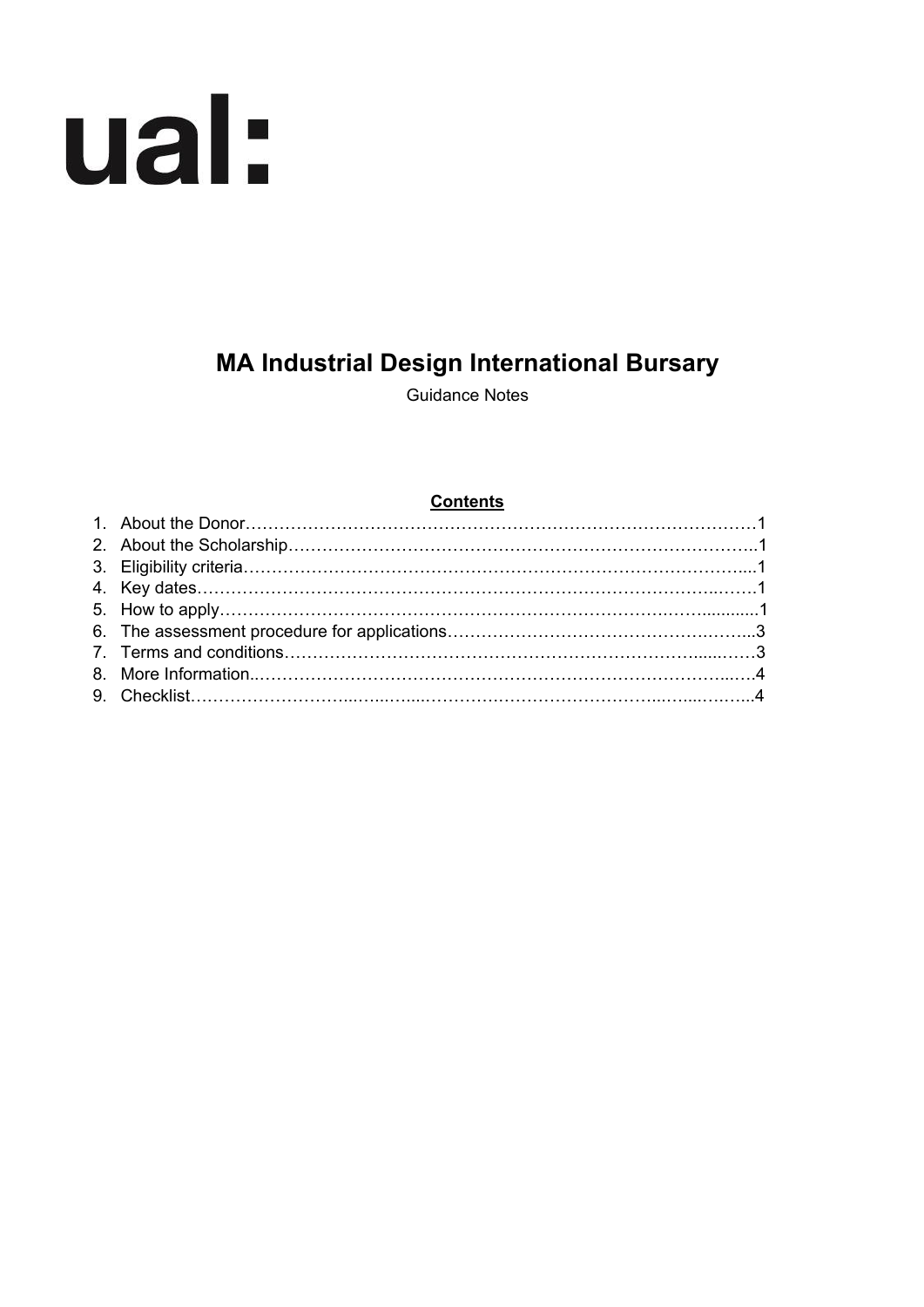# **About the Donor**

This bursary is provided by the Product Ceramic and Industrial Design programme to encourage and support applicants to MA Industrial Design at Central Saint Martins.

# **About the Scholarship**

- **£16,945**
- For **course costs and maintenance** for the first year of the course
- For 1 International student
- Accepted on the **MA Industrial Design** course at **CSM**

The scholarship will be assessed on the basis of financial need and academic merit. It will provide a contribution towards course tuition fees for the first year of the course.

Applications are welcome from those who are in financial hardship and those who will benefit from postgraduate studies to realise their full potential.

# **Eligibility criteria**

To be eligible for MA Industrial Design International Bursary students must be:

• Considered an **International** student for tuition fee purposes

### **AND**

• Accepted on the extended full-time MA Industrial Design course at Central Saint Martins, University of the Arts London, starting in **September 2022**

### **Key Dates**

### Closing date:

All applications must be received by **Friday 17th June 2022 N.B.** We cannot accept applications that are incomplete or arrive late

### **How to apply**

Applications for this scholarship must be made by filling in an online application form via the funding tab in the [UAL Student Portal](https://sits.arts.ac.uk/urd/sits.urd/run/SIW_LGN)

In addition to the online application form, you will need to upload the following supplementary materials: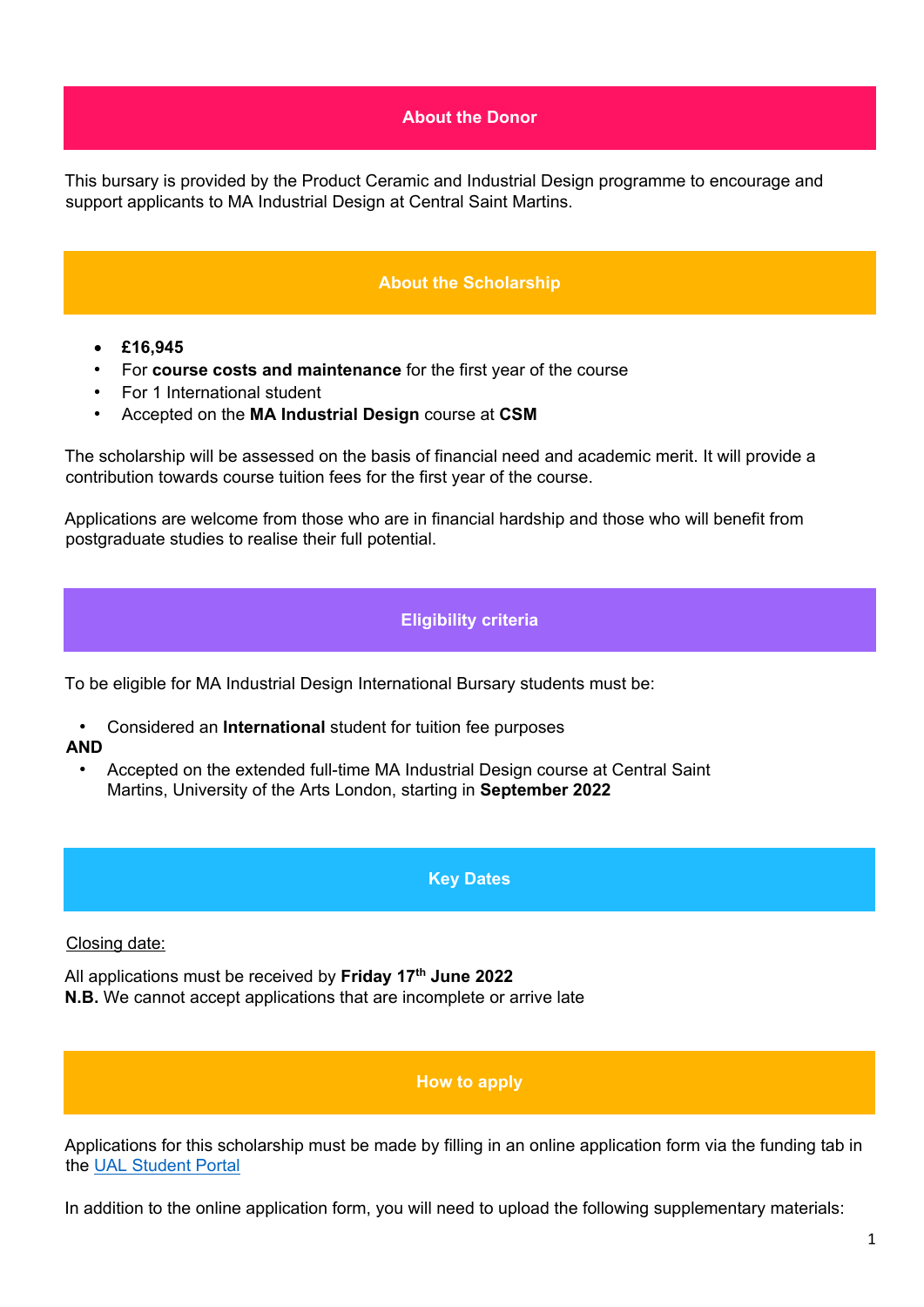- 1. An electronic portfolio uploaded on the Student Portal containing **one PDF document [20MB maximum]** which should be an example of what you consider to be your best work for the Selection Panel to review. It must include:
	- o a title page with your name and course title
	- o an introductory page of no more than 500 words explaining your work, methodology and inspiration
	- o **For image based courses**, your upload should have up to 15 pages of images with **each image** numbered and clearly labelled showing the date of production and, if relevant, title, size and materials used in the original piece
	- o **For theory based courses**, an essay/written project of what you consider to be your best work for the Selection Panel to review
	- o Your portfolio can be a combination of images and essays if necessary.
	- 2. A copy of your most up to date Curriculum Vitae (CV) or Résumé (uploaded to the student portal)
	- 3. Evidence of your household income (uploaded to the student portal) Examples:
		- i Student's bank statements for the last 3 months *and*
		- ii Parent's or Partner's most recent pay slips for the last 3 months *or*
		- iii Parent's or Partner's annual tax statements *and*
		- iv External scholarships *and*
		- v Investments, bonds and savings for parents/partner and student **N.B.** If you are a **dependant** then your household income includes the income of your parent(s) / guardian(s). If you are an **independent student**, your household income includes the income of your partner**.** Translated and original copies should be provided if the original copy is not in English language
	- 4. Evidence of medical condition (if applicable)
		- Examples:
			- Doctors' / Hospital letters

**N.B.** These should be from a qualified medical practitioner, signed, dated, and from within the past 3 months. Translated and original copies should be provided if the original copy is not in English language

5. Evidence of financial hardship**\*** (if applicable)

Examples:

i Credit card statements

- ii Overdrafts
- iii Expenditure
- iv Overdue rent letters
- v Bailiffs / debt collection letters

**N.B.** Translated and original copies should be provided if the original copy is not in English language

## **NB: If you have any technical issues when uploading your supporting documents to the student portal, please upload your documents via our [online enquiry form](https://forms.arts.ac.uk/funding-student-enquiry-form/)**

\*Financial hardship refers to unexpected events or unforeseen changes that have negative impacts on cash flow or finances. For example: changes in income or expenditure, changes in employment status (such as losing a job or having hours reduced). This does not include last month's rent or bills.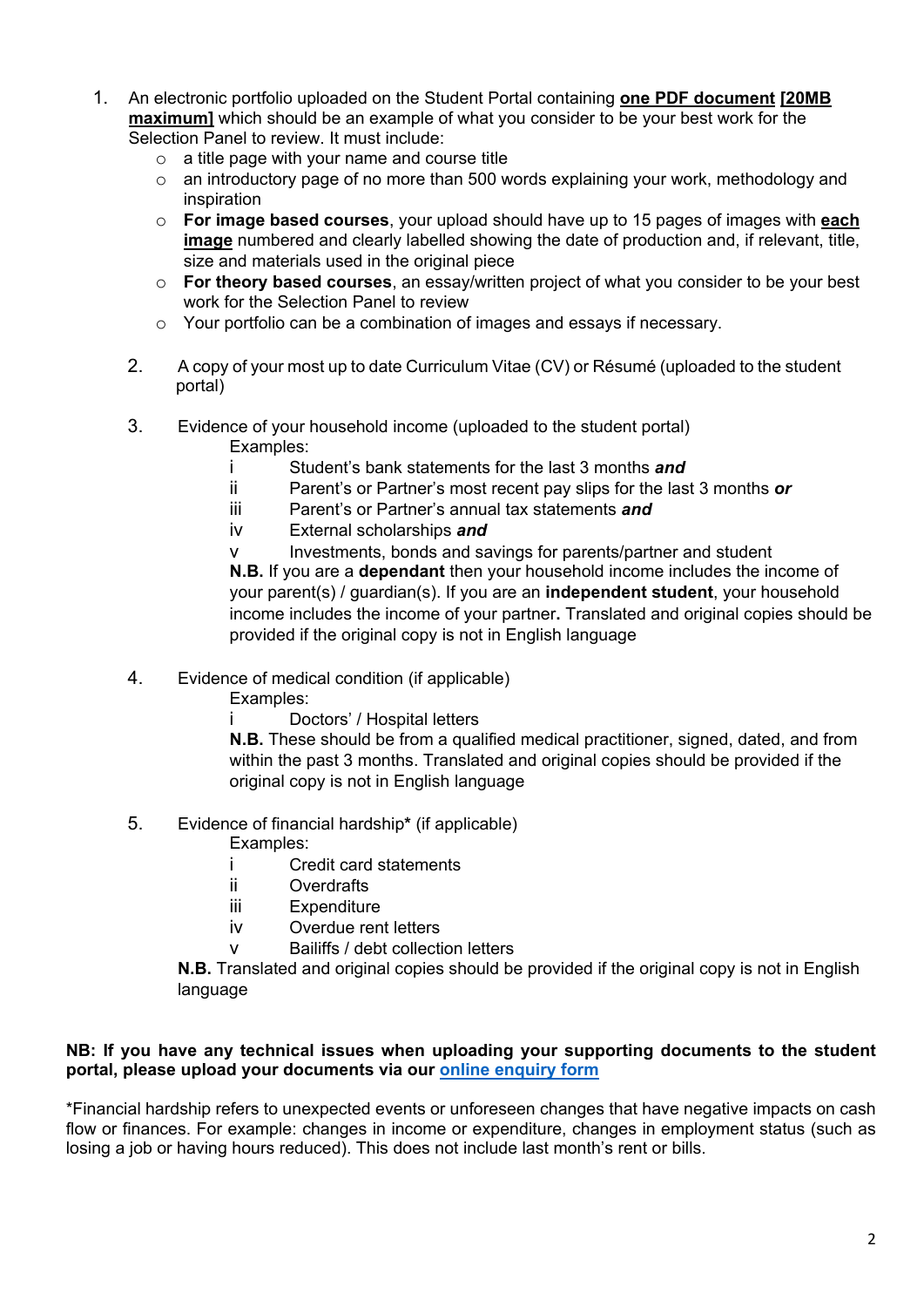# **The assessment procedure for applications**

Step 1:

After you submit your application, it will initially be assessed by the Student Funding Service at University of the Arts London, to ensure all supporting documents have been submitted.

**N.B.** further information may be requested at a later date in order to complete the assessment.

# Step 2:

An assessment panel will then assess the applicants for the award based on academic merit and creative excellence.

Step 3:

The panel will make their final selections by marking the quality of application and the readiness of the applicant to achieve highly in the discipline.



The following terms and conditions apply to acceptance onto the MA Industrial Design International Bursary:

- The scholarship will provide a contribution towards course costs and maintenance for the first year of the course
- Payment will be made via BACS in three termly instalments in year one of the MA course
- Applicants must enrol on the course in the same academic year for which they have applied for funding. Failure to do so will result in either:
	- o The application being rejected

**OR** 

- o The award being withdrawn
- For continuing students of EU Overseas fee status, although the tuition fee is the equivalent to that of a Home fee status student, this does not qualify EU Overseas students for awards for Home fee students. Home fees students meet the UK residency criteria and EU Overseas students do not meet the residency requirement but the University is committed to EU Overseas students paying Home fees until the end of their course post-Brexit.
- When assessing financial hardship, the University considers any household income of £80,000 per annum or below as the criteria for financial hardship.
- UAL will share personal data from completed scholarship application forms and portfolios of award applicants with the award donor. Information on academic progress and final results of scholars may be shared with the award donor. **N.B.** It cannot be guaranteed that applicants or scholars data will be as protected as it would be within the European Economic Area if the trustees of the donor are based outside of the European Economic Area.
- Applicants may withdraw consent to share information with UAL and external partnership sponsors at any time by contacting the Student Funding Service via our [online enquiry form.](https://forms.arts.ac.uk/funding-student-enquiry-form/) This may result in the application and/or award being withdrawn if UAL is longer able to determine eligibility for support.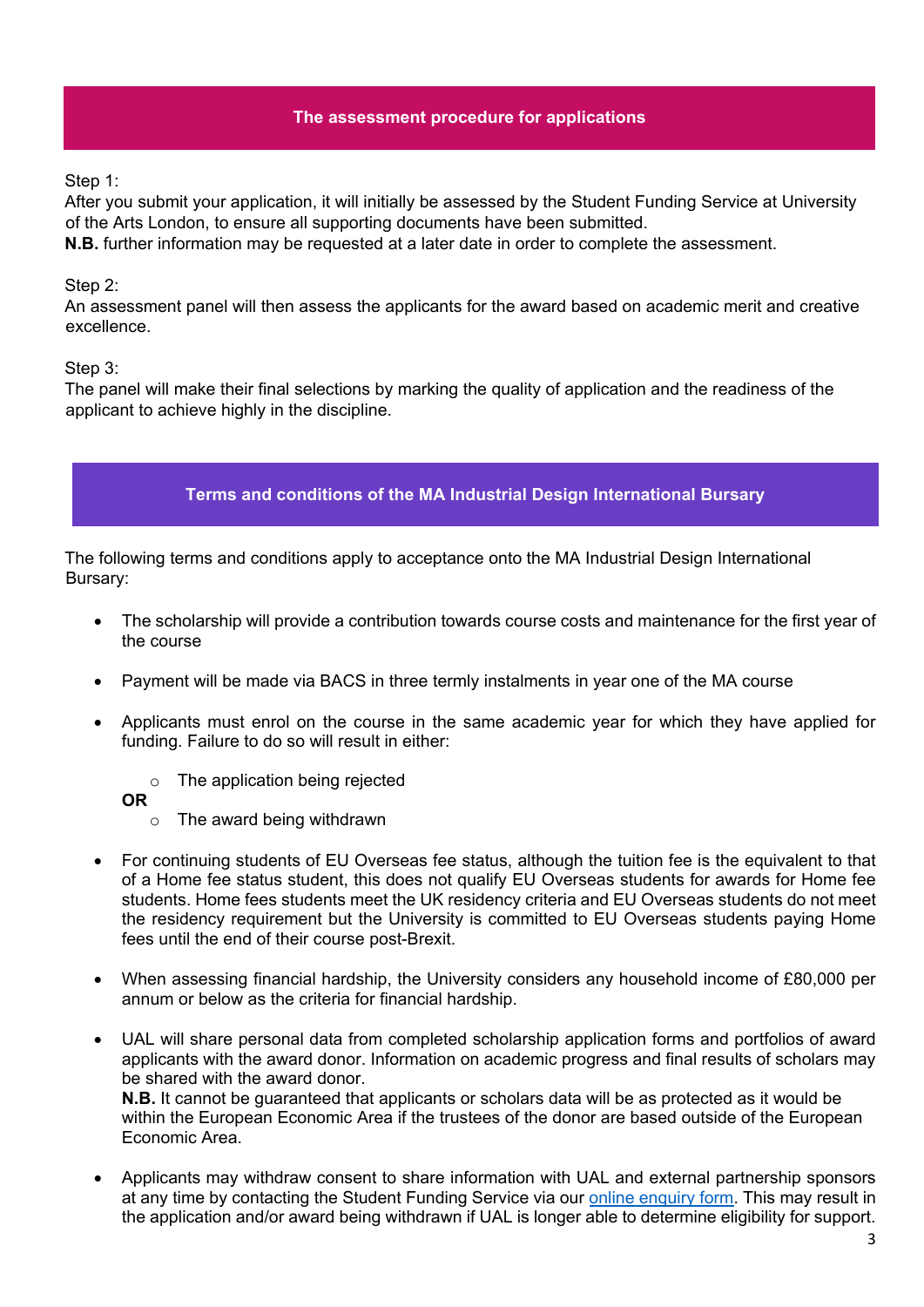- Award recipients cannot be in receipt of more than one UAL affiliated or administered award. Applicants can apply for more than one award, but if offered more than one UAL affiliated or administered award, the recipient will need to choose which to receive. However, in exceptional circumstances, on a case by case basis, we may consider two awards if the combined awards are less than £5000 in total.
- Applicants can be in receipt of a UAL award and a non-UAL award (subject to the terms and conditions of the non-UAL award).
- Award recipients are expected to attend all timetabled classes and tutorials. The only exception to this is periods of absence due to illness and extenuating circumstances. Attendance will be monitored and any student with a poor attendance record may risk their award being terminated.
- Award recipients are expected to attend a small number of College and University events to promote scholarship support to potential donors and to meet with scholarship supporters at these events (both during and after completing their course).
- The award will be terminated if registration/enrolment lapses on any grounds other than a temporary suspension of study due to extenuating circumstances **N.B.** Any absence due to extenuating circumstances must follow university [procedures](https://www.arts.ac.uk/study-at-ual/academic-regulations/course-regulations/extenuating-circumstances-and-time-out)
- No applicant for the award should make any decisions regarding their enrolment, financial arrangements, accommodation or other matters that rely on the outcome of their application being successful.
- All applicants will be informed of the final decision via email.

# **More Information**

Please contact the Student Funding Service via our [online enquiry form](https://forms.arts.ac.uk/funding-student-enquiry-form/) for assistance or with any queries relating to the application process and this scholarship, or visit our [Scholarships Search](http://www.arts.ac.uk/study-at-ual/student-fees--funding/scholarships-search/) page.

If you are unable to upload your supporting documents on the student portal, please contact the Student Funding Service via our [online enquiry form](https://forms.arts.ac.uk/funding-student-enquiry-form/)

# **Checklist**

Use this list to help ensure you have completed every part of the application before submitting.

| Have you:                                             | <b>Yes</b> | <b>Not</b><br>applicable |
|-------------------------------------------------------|------------|--------------------------|
| Filled out the online application form?               |            |                          |
| Created your PDF portfolio?                           |            |                          |
| Created a title page with your name and course title? |            |                          |
| Added an introduction (500 words maximum)?            |            |                          |
| Included images (15 pages maximum)?                   |            |                          |